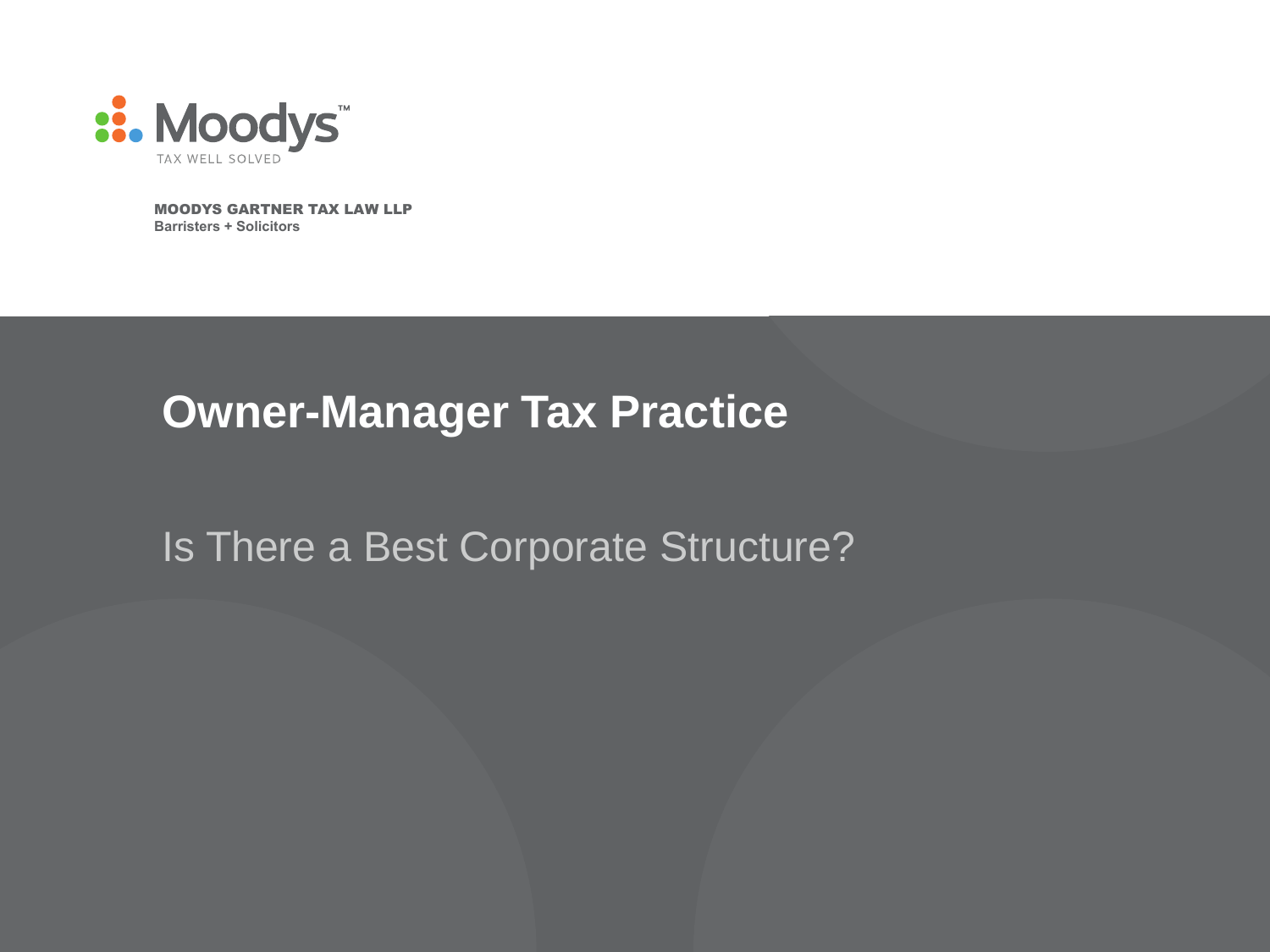#### **Agenda**

- Pre-TOSI
	- ‒ Considerations driving corporate reorgs.
	- ‒ Structures used to meet these objectives.
- Post-TOSI
	- ‒ Considerations driving corporate reorgs.
	- ‒ Structures used to meet these objectives.
- The "Best" Structure(?)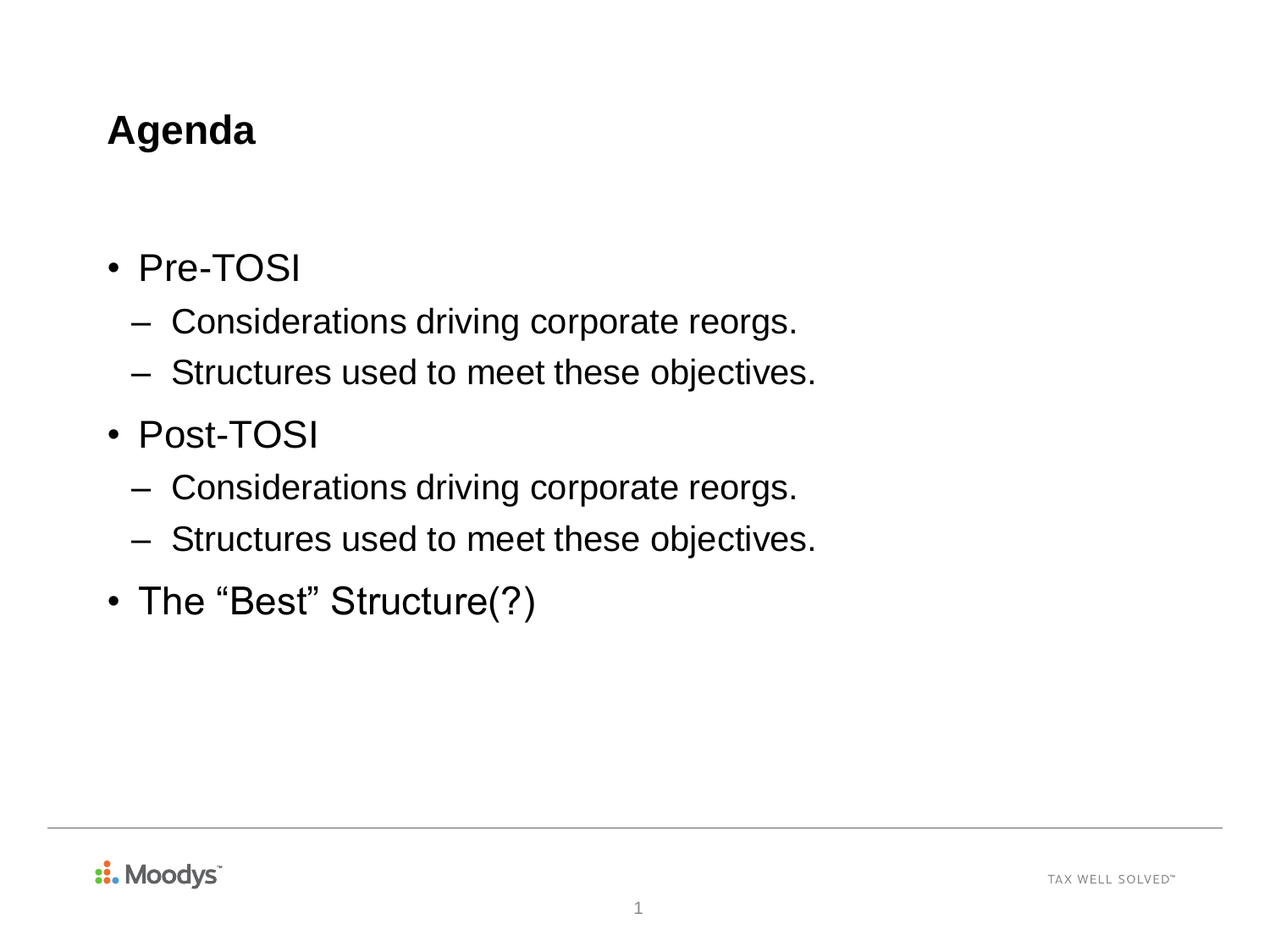#### **Pre-TOSI**





**moodystax.com**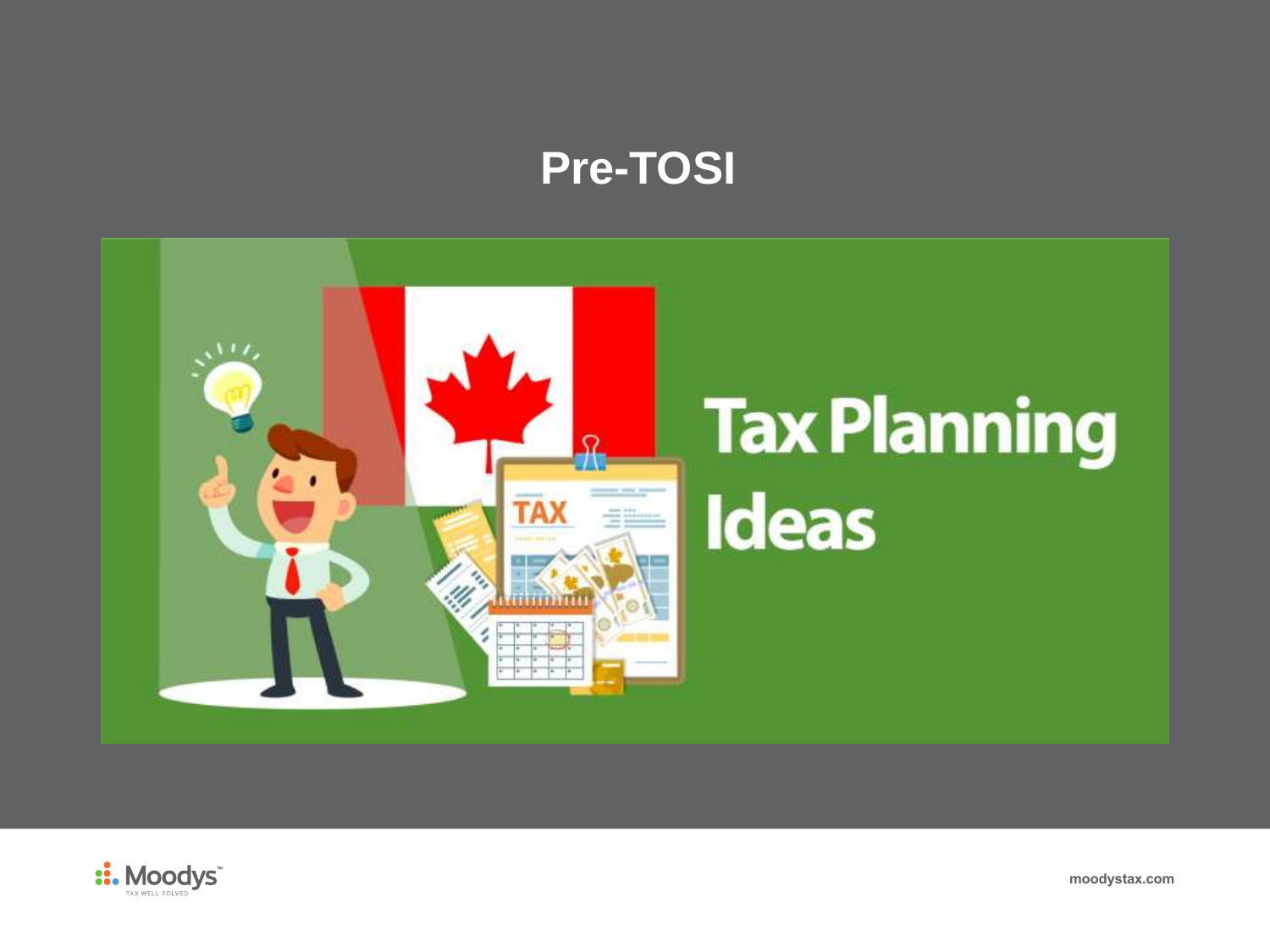#### **Pre-TOSI: General Structure Considerations**

- Preserving the capital gain deduction.
- Purification tool.
- Multiplying the capital gain deduction.
- Creditor protection.
- Avoiding subsection 55(2).
- Income splitting.
- Maintaining "connected" status.
- Avoiding direct shareholding of family members.
- Maintaining corporate tax deferral.
- Maintaining confidentiality.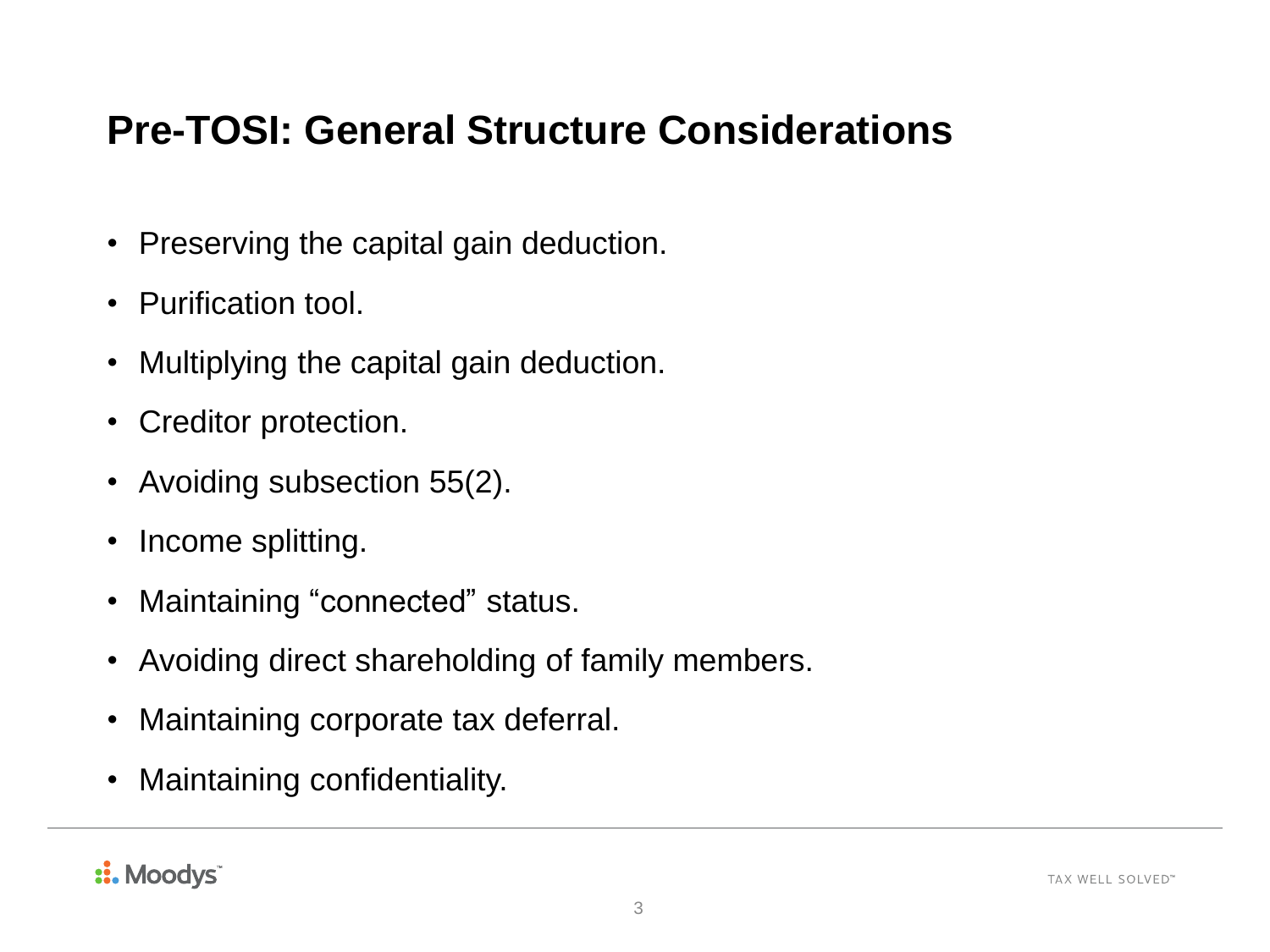### **Option 1: Trust Triangle/Sandwich Structure**



:. Moodys

TAX WELL SOLVED™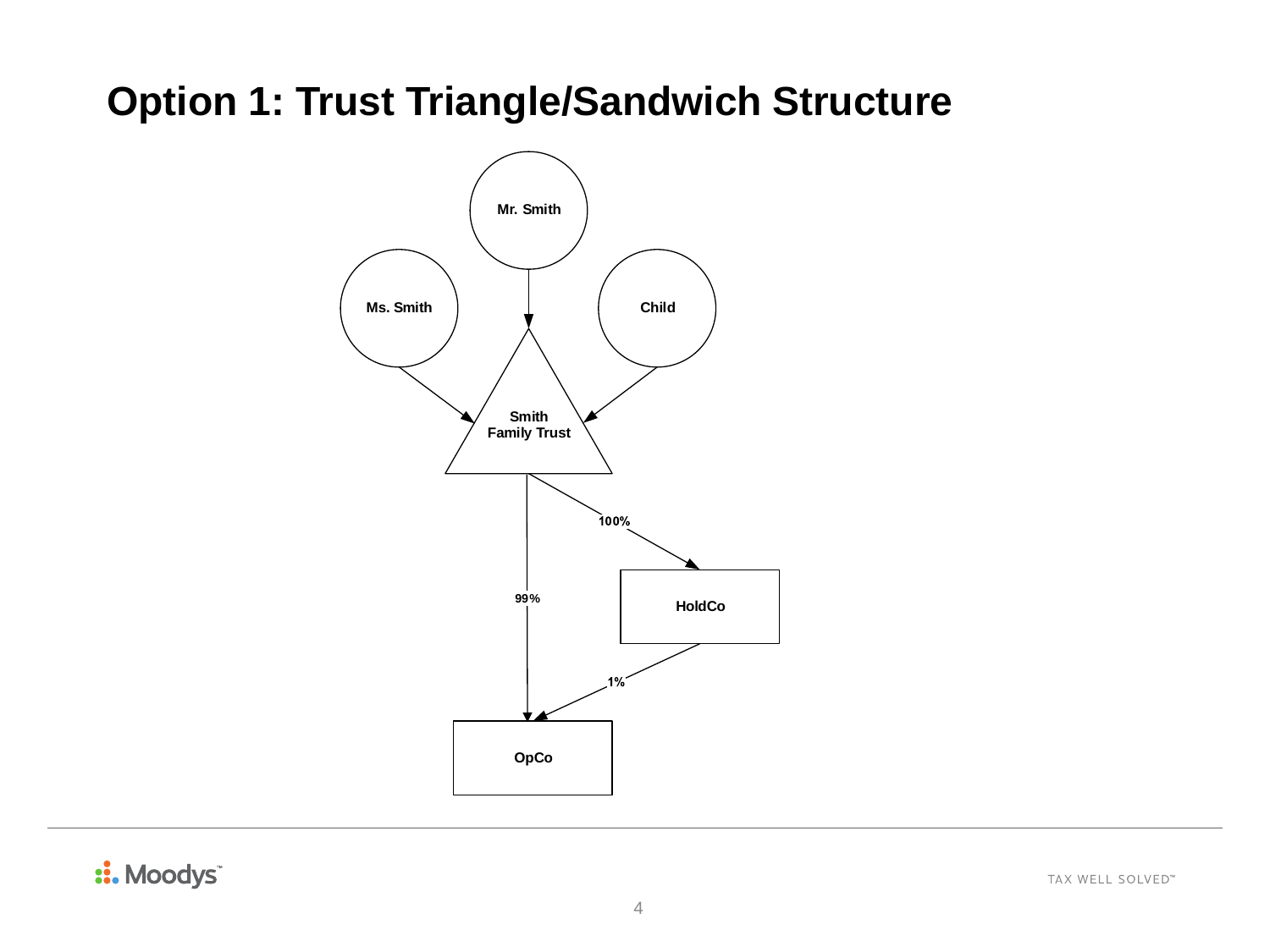## **Option 1: Objectives Met?**

- $\checkmark$  Preserving the capital gain deduction.
- $\checkmark$  Purification tool.
- $\checkmark$  Multiplying the capital gain deduction.
- $\checkmark$  Creditor protection.
- ~ Avoiding subsection 55(2) (still potential risk after April 2015).
- $\checkmark$  Income splitting.
- $\checkmark$  Maintaining "connected" status.
- $\checkmark$  Avoiding direct shareholding of family members.
- $\checkmark$  Maintaining corporate tax deferral.
- $\checkmark$  Maintaining confidentiality.

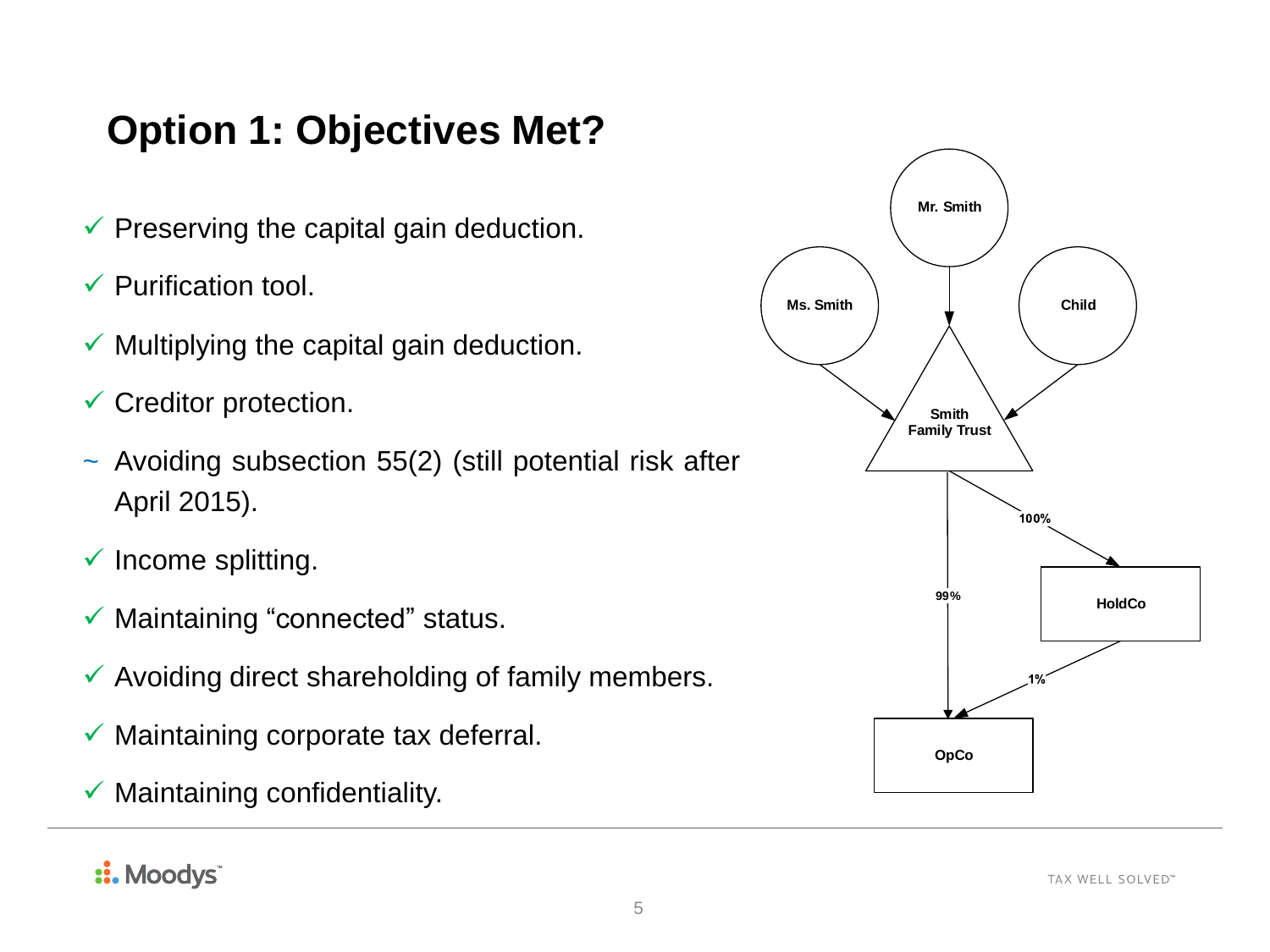## **Option 2:**



:: Moodys

TAX WELL SOLVED™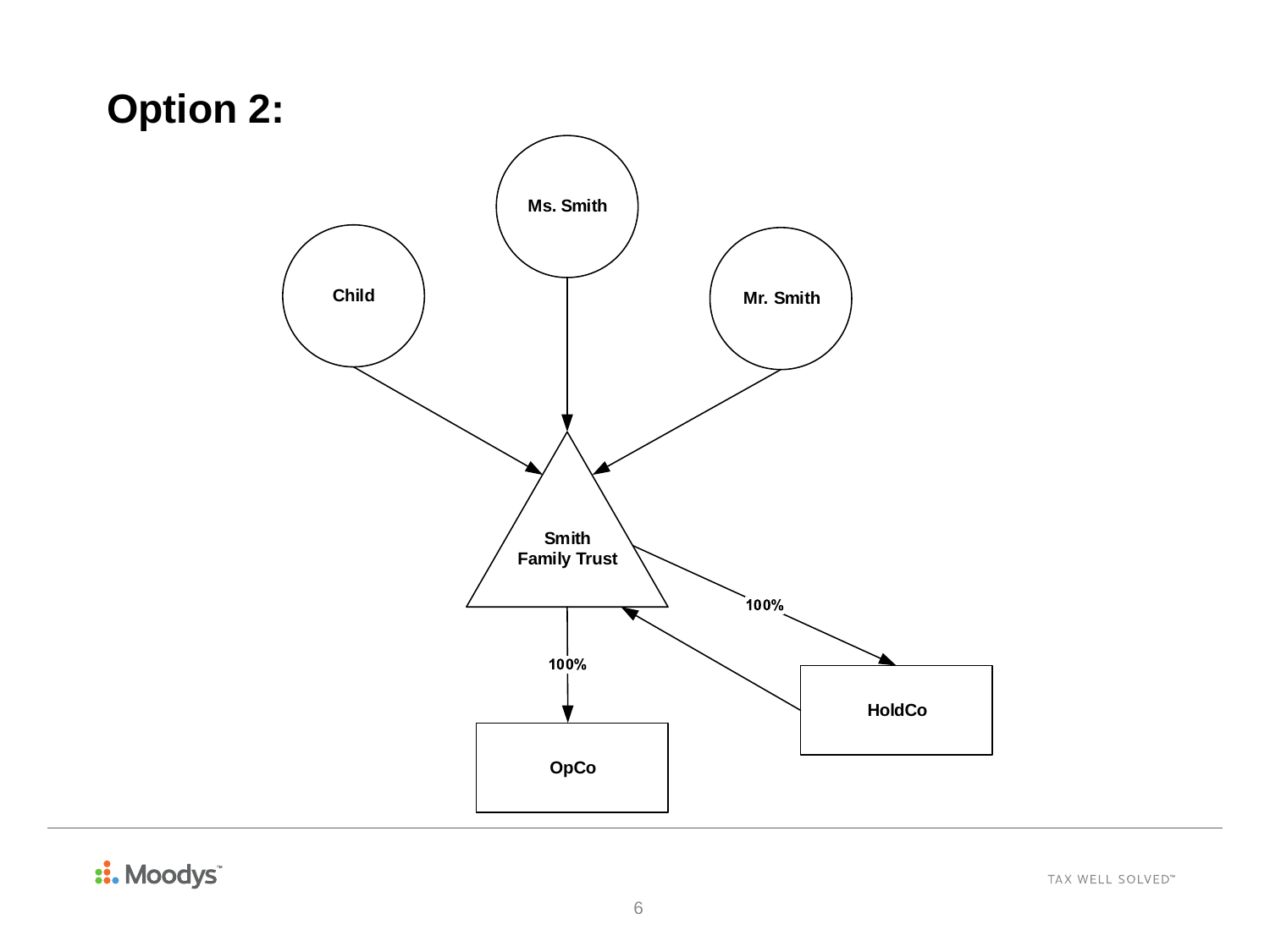### **Option 2: Objectives Met?**

**Ms. Smith** $\checkmark$  Preserving the capital gain deduction.  $\checkmark$  Purification tool. **Child Mr. Smith**  $\checkmark$  Multiplying the capital gain deduction.  $\checkmark$  Creditor protection.  $\checkmark$  Avoiding subsection 55(2).  $\checkmark$  Income splitting. **Smith Family Trust**  $\checkmark$  Maintaining "connected" status. 100%  $\checkmark$  Avoiding direct shareholding of family members. 100%  $\checkmark$  Maintaining corporate tax deferral. **HoldCo**  $\checkmark$  Maintaining confidentiality. **OpCo**

::. Moodys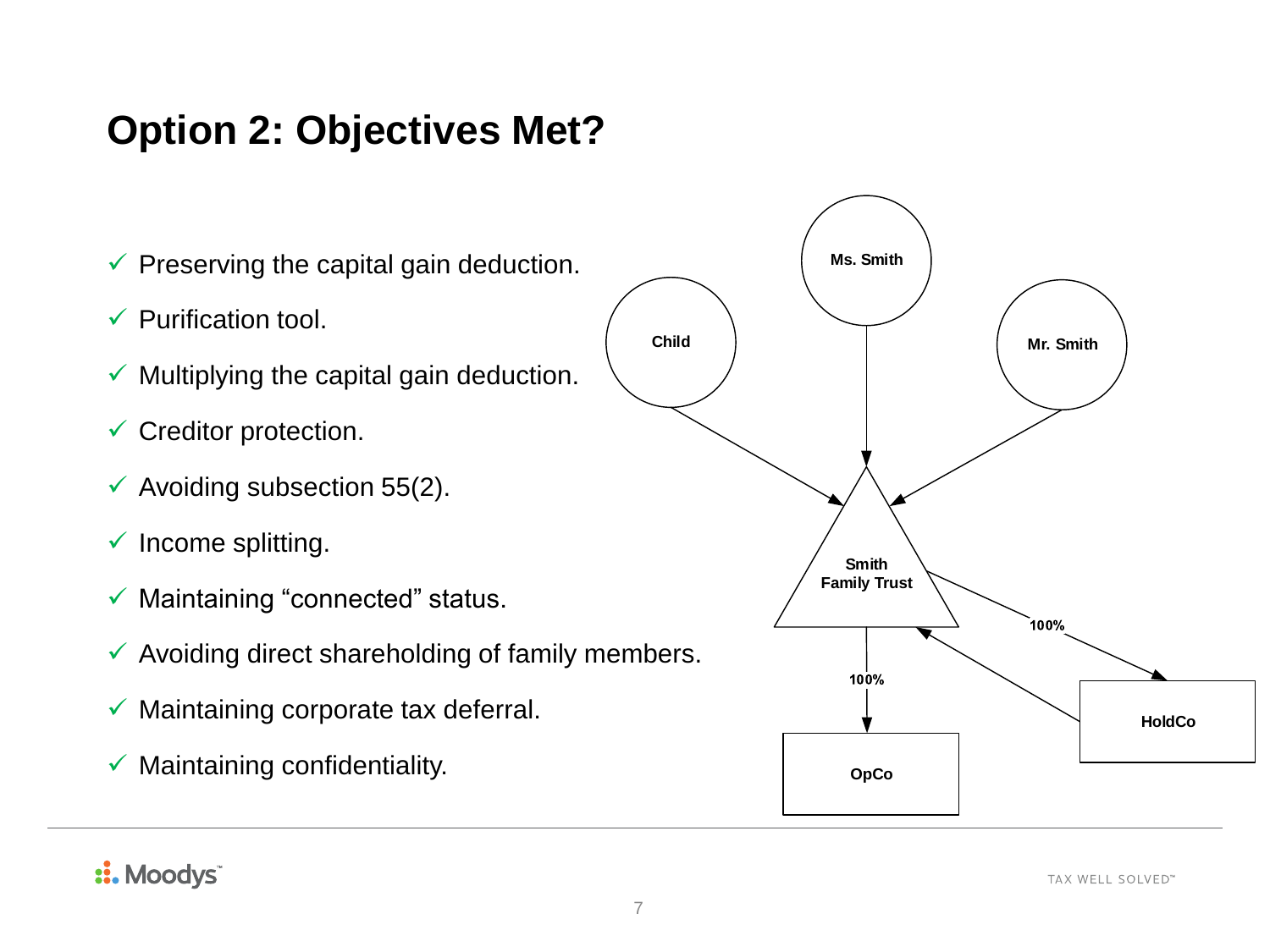## **Post-TOSI**





**moodystax.com**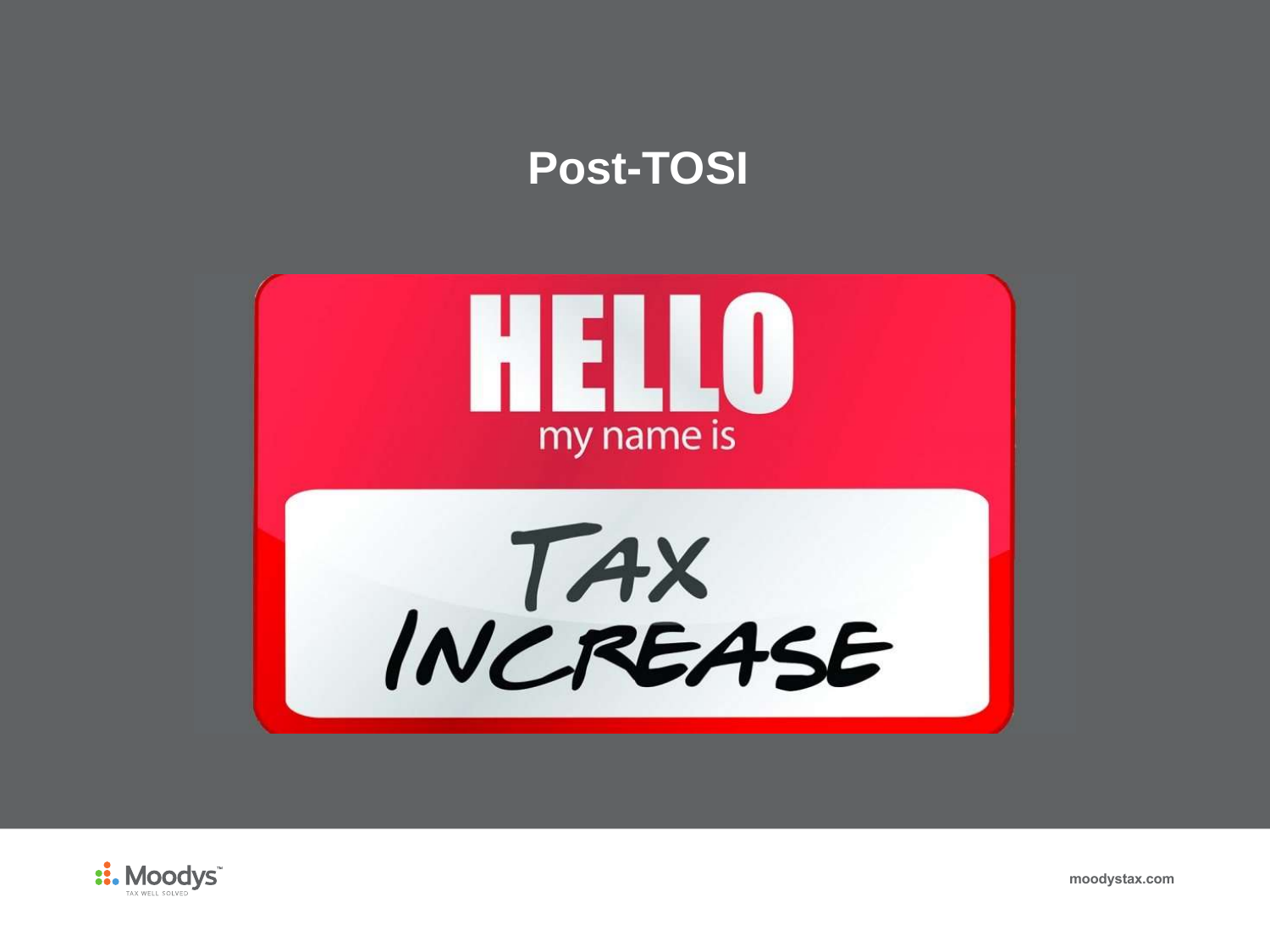#### **Post-TOSI: Corporate Reorg Considerations**

- Generally the considerations driving corporate structures haven't changed.
- To meet the excluded share exemption for TOSI (only for individuals aged 24 years or older), to maintain the "income splitting objective", individuals are more often holding shares directly.
	- ‒ This, of course, creates issues in meeting the other corporate reorg objectives.
- For example...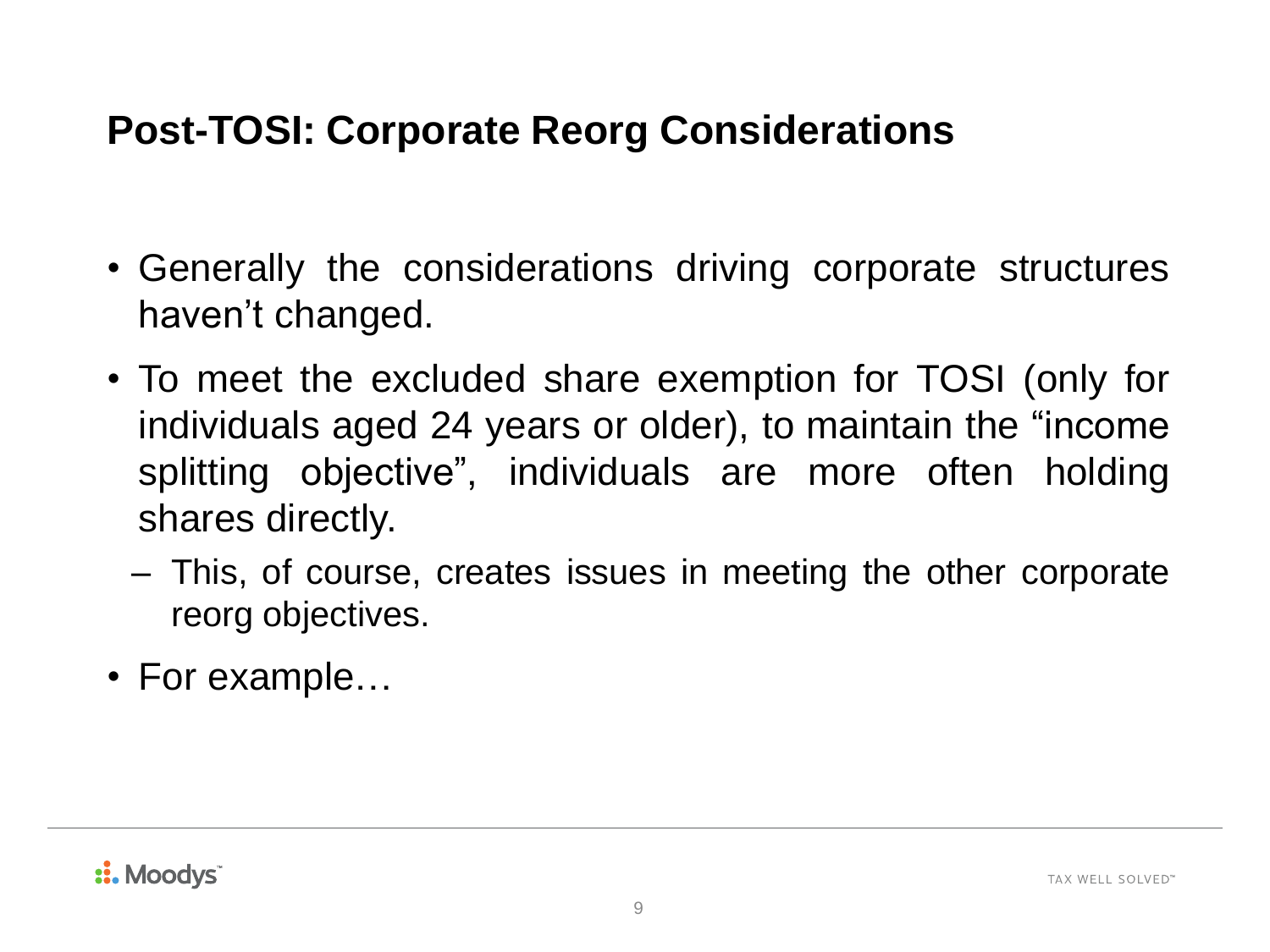## **Option 1:**

- $\checkmark$  Preserving the capital gain deduction.
- x Purification tool (unless the shareholders own different classes of shares).
- $\checkmark$  Multiplying the capital gain deduction.
- x Creditor protection.
- ~ Avoiding subsection 55(2) (still potential risk after April 2015).
- $\checkmark$  Income splitting.
- $\checkmark$  Maintaining "connected" status.
- x Avoiding direct shareholding of family members.
- x Maintaining corporate tax deferral (unless the shareholders own different classes of shares).
- x Maintaining confidentiality.

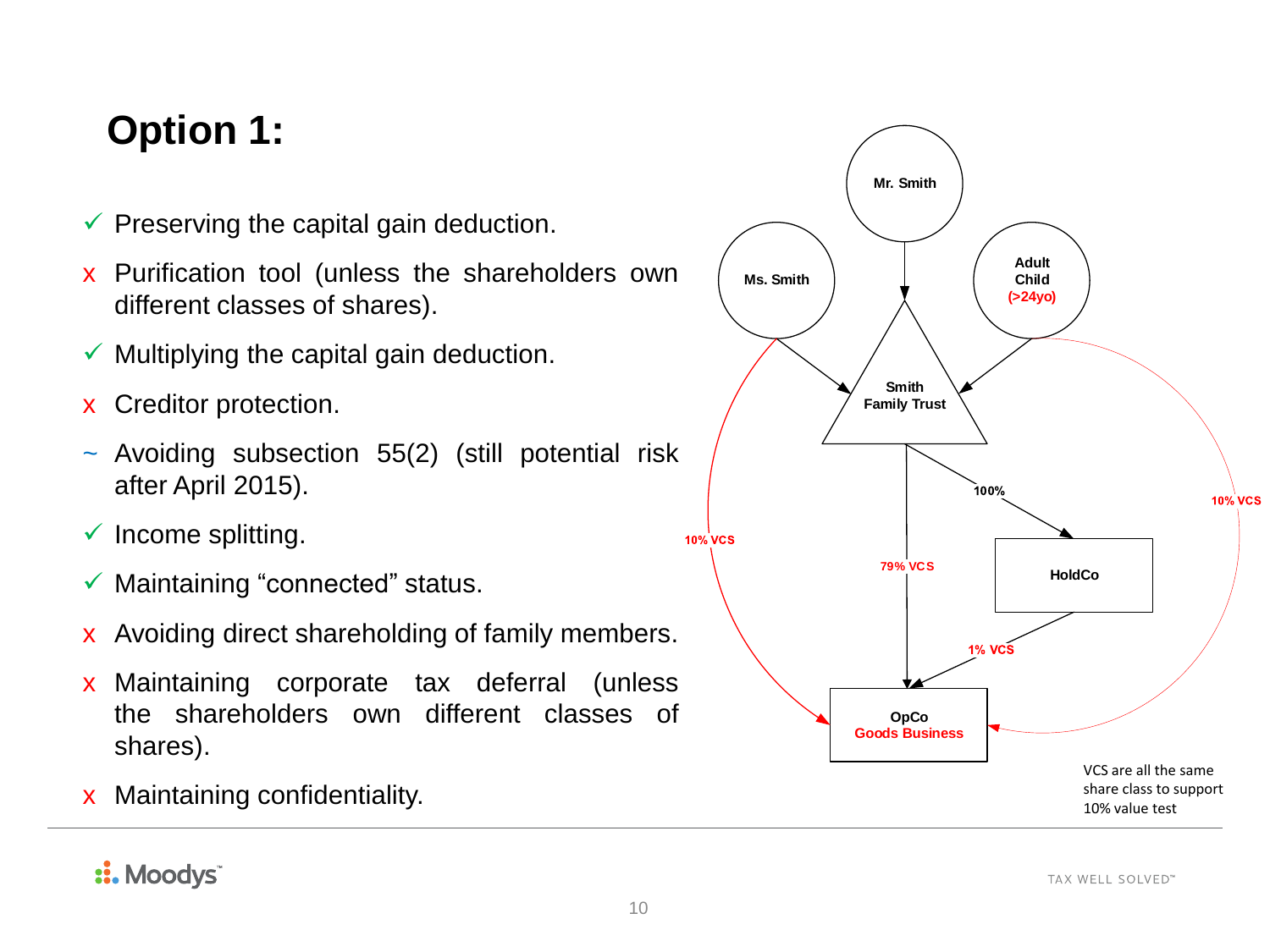# **Option 2:**

- $\checkmark$  Preserving the capital gain deduction.
- $\checkmark$  Purification tool.
- $\checkmark$  Multiplying the capital gain deduction.
- $\checkmark$  Creditor protection.
- $\checkmark$  Avoiding subsection 55(2).
- $\checkmark$  Income splitting (can only split dividends traced to HoldCo's after-tax investment income. The "no-business" position is subject to CRA scrutiny).
- $\checkmark$  Maintaining "connected" status.
- $\checkmark$  Avoiding direct shareholding of family members.
- $\checkmark$  Maintaining corporate tax deferral.
- $\checkmark$  Maintaining confidentiality.

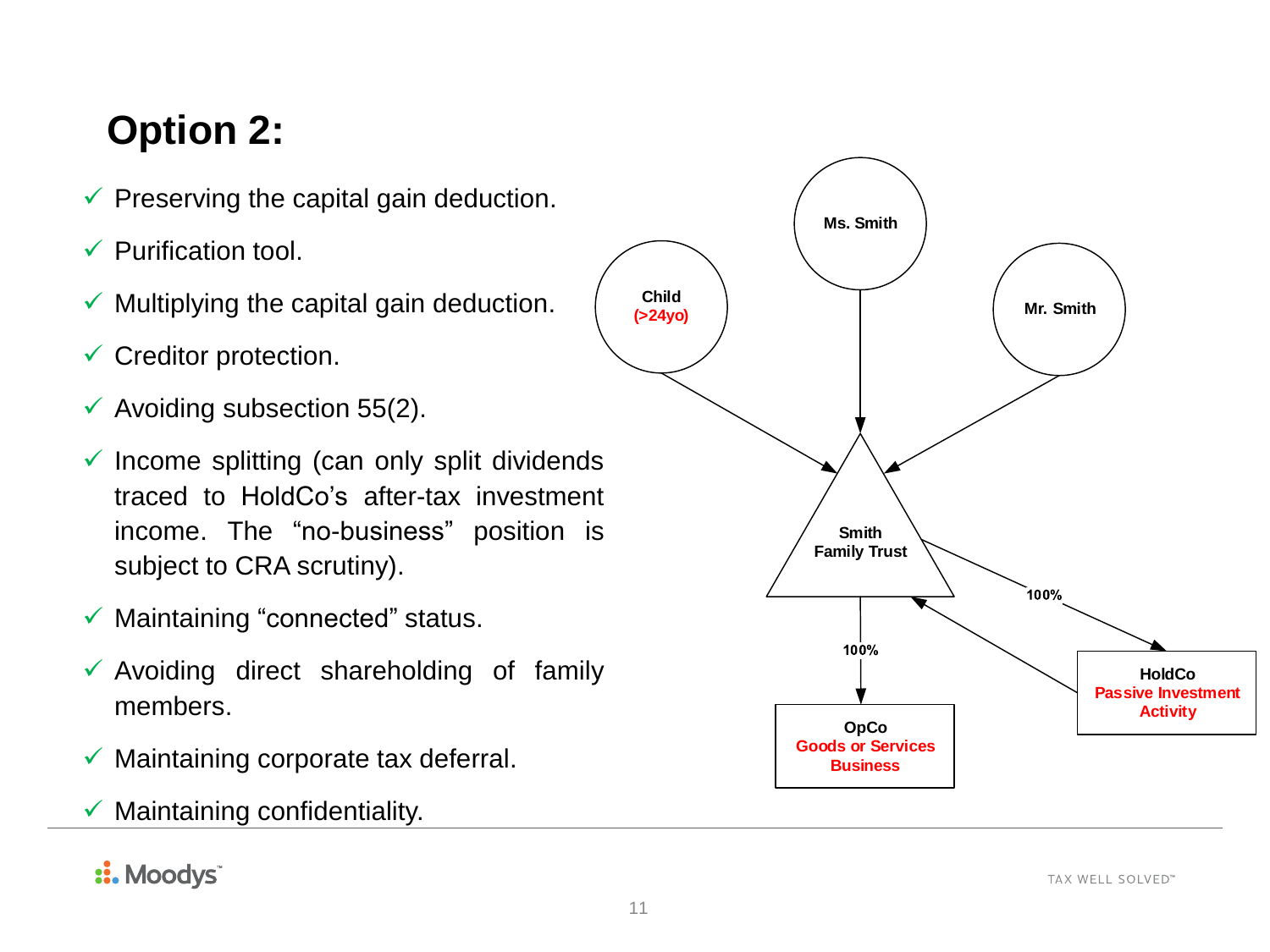## **Option 3: Direct Shareholding in Opco, no Trust**

- $\checkmark$  Preserving the capital gain deduction.
- ~ Purification tool (only if different classes of shares).
- $\checkmark$  Multiplying the capital gain deduction.
- x Creditor protection.
- $\checkmark$  Avoiding subsection 55(2).
- $\checkmark$  Income splitting.
- Maintaining "connected" status.
- x Avoiding direct shareholding of family members.
- Maintaining corporate tax deferral (only if different classes of shares).
- Maintaining confidentiality.

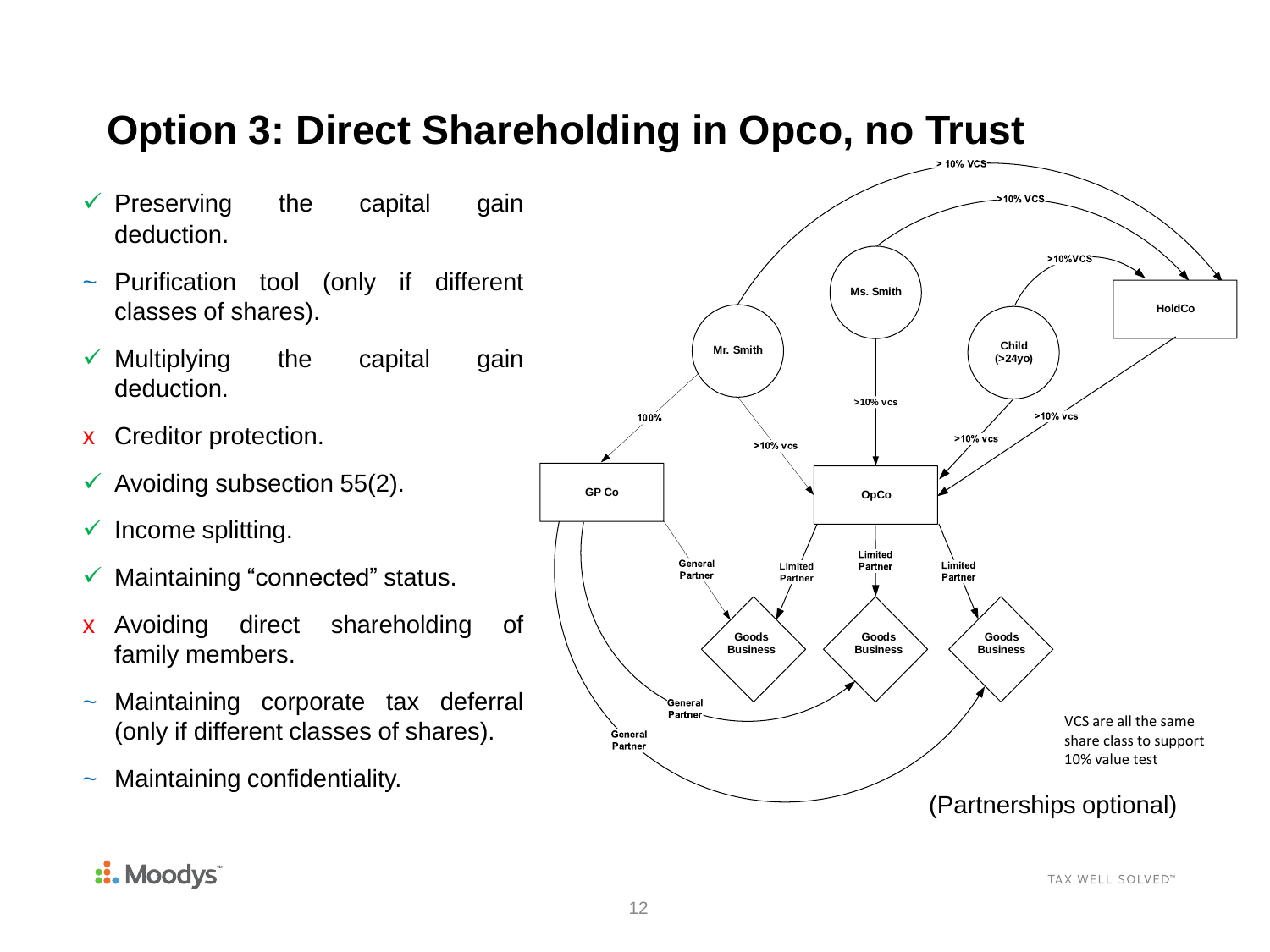#### **Option 4: Interpose LP on Direct Shareholding To Maintain Control**

- $\checkmark$  Preserving the capital gain deduction.
- $\sim$  Purification tool.
- Creditor protection (the limited partnership agreement would have to include a "buy-out" clause).
- $\checkmark$  Avoiding subsection 55(2).
- $\checkmark$  Income splitting.
- $\checkmark$  Maintaining "connected" status.
- $\checkmark$  Multiplying the capital gain deduction.
- $\checkmark$  Avoiding direct shareholding of family members.
- Maintaining corporate tax deferral.
- Maintaining confidentiality.

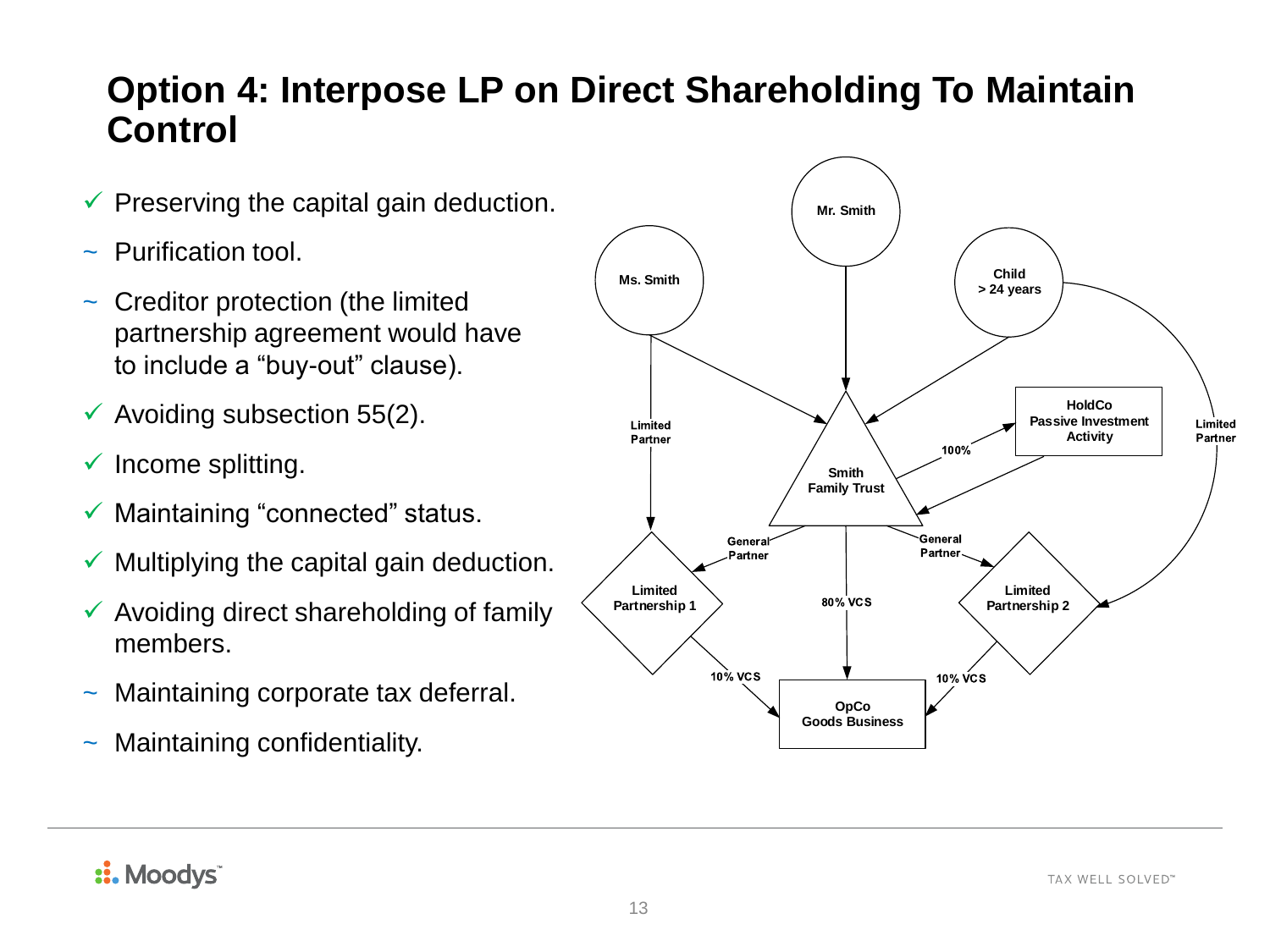#### **Option 5: No Deferral With Trust Investing**

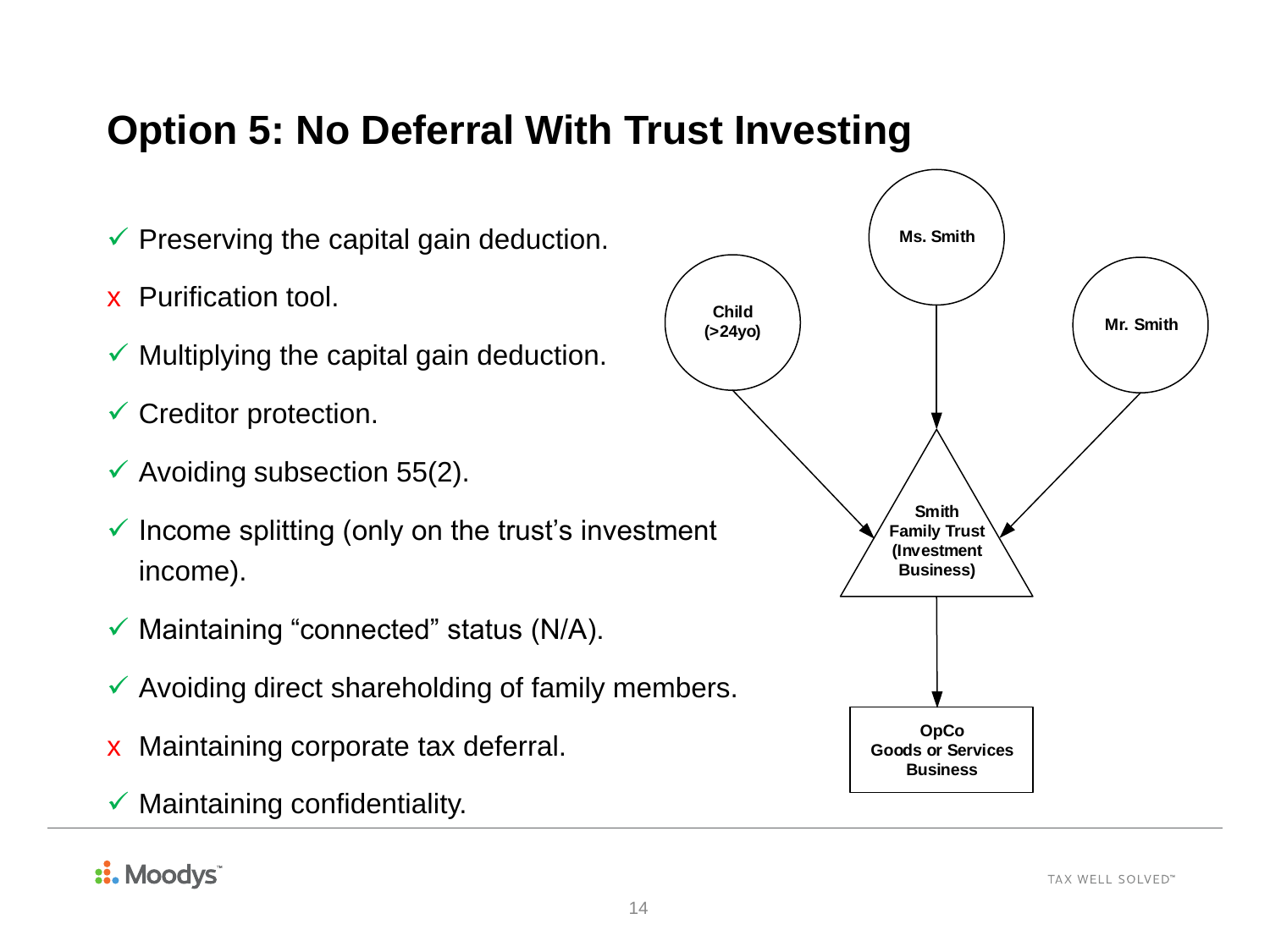#### **So, What is the "Best" Structure?**

- Well, it depends
- While the TOSI rules were introduced to prevent income splitting, the criteria for determining what the "best" structure has not changed:
	- ‒ What are the owner-manager's objectives?
	- ‒ Which are most important?
	- ‒ Which are they willing to sacrifice?
- Don't overlook the value of simplification.